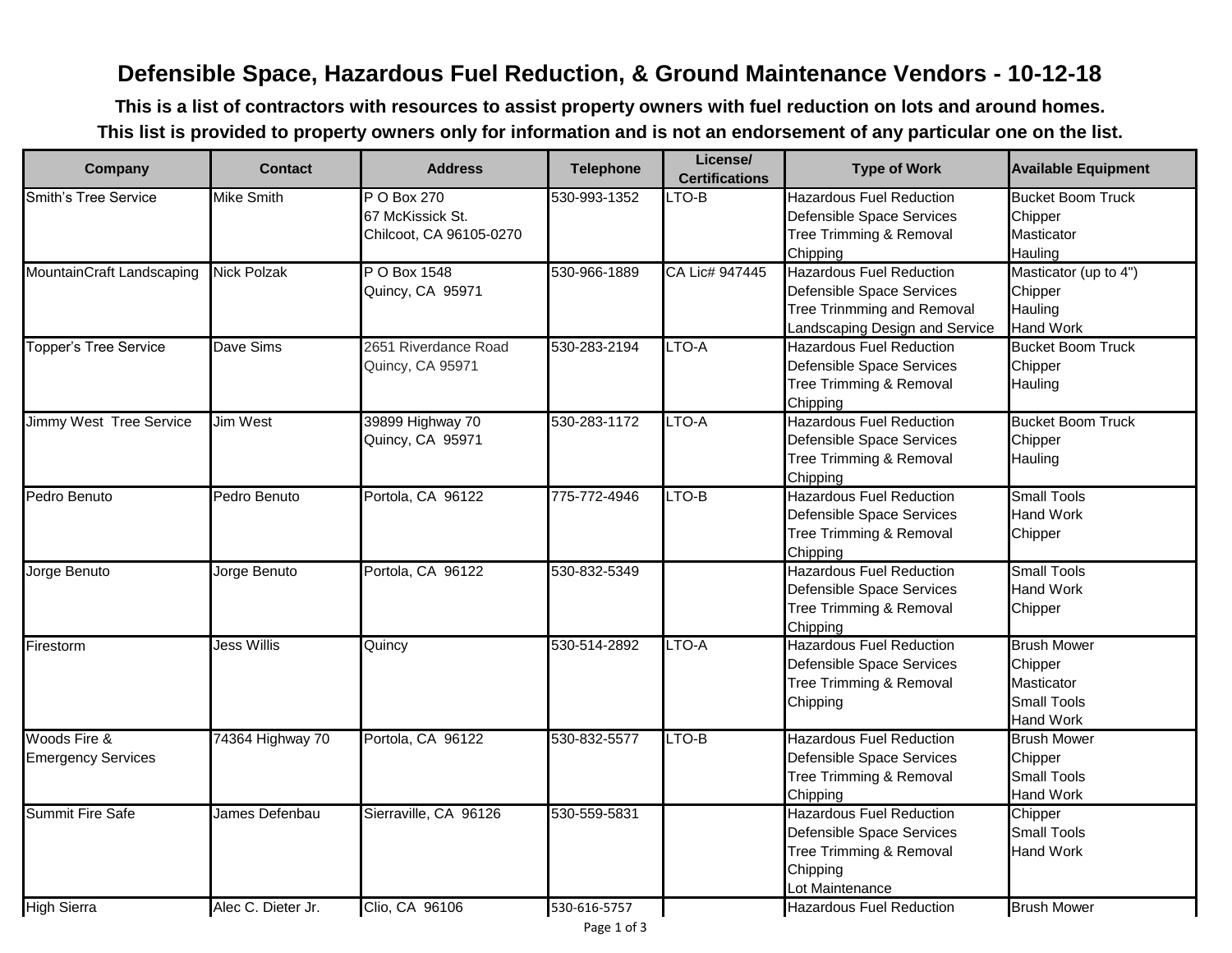| Company                | Contact | <b>Address</b> | <b>Telephone</b> | License/<br><b>Certifications</b> | <b>Type of Work</b>                  | <b>Available Equipment</b> |
|------------------------|---------|----------------|------------------|-----------------------------------|--------------------------------------|----------------------------|
| <b>Mountain Scapes</b> |         |                |                  |                                   | Defensible Space Services            | Grapple                    |
|                        |         |                |                  |                                   | <b>Property Maintenance/Cleaning</b> | <b>Small Tools</b>         |
|                        |         |                |                  |                                   | <b>Hand Thinning</b>                 | <b>Hand Work</b>           |
|                        |         |                |                  |                                   | <b>Yard Raking</b>                   |                            |